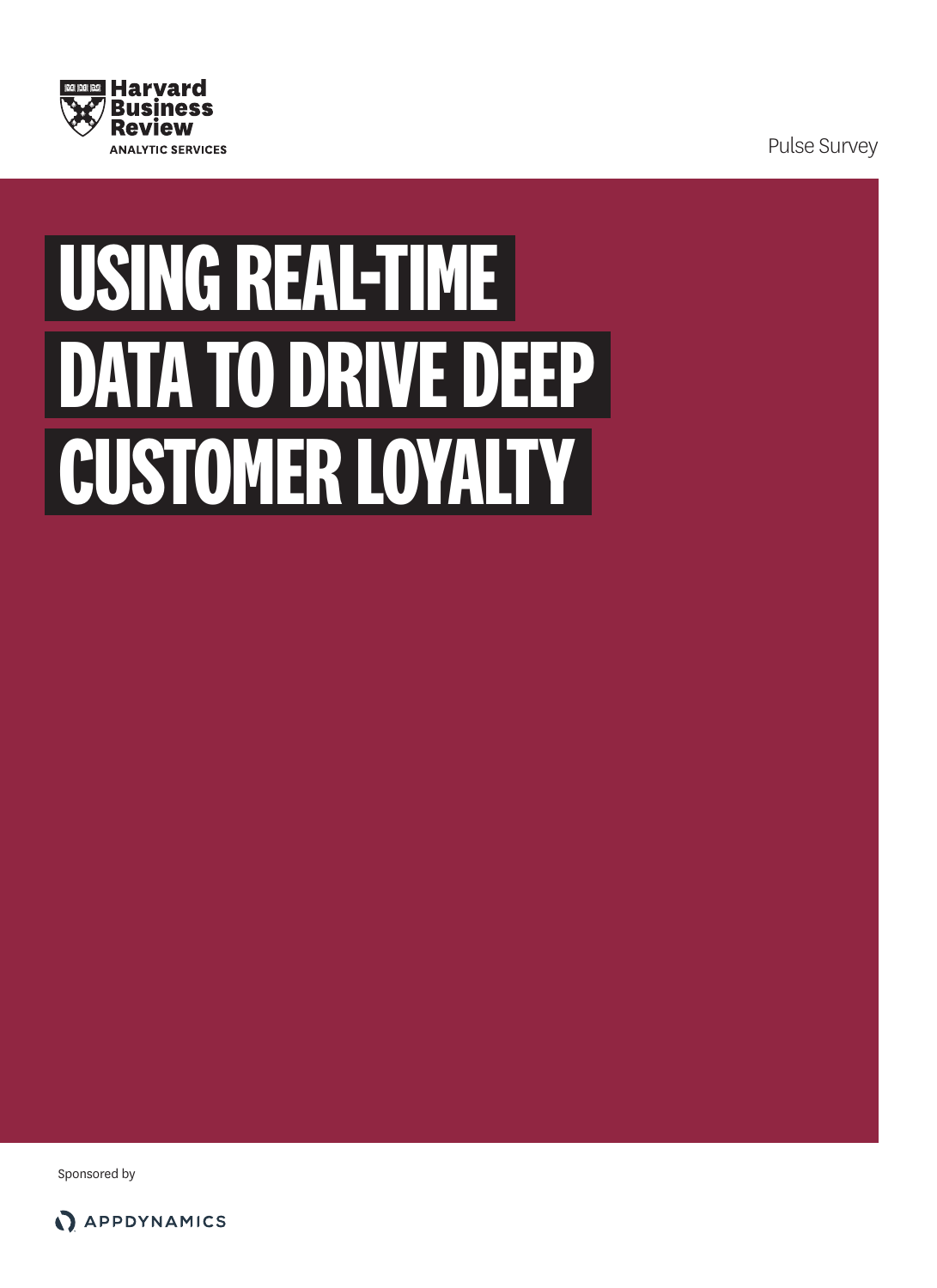#### SPONSOR PERSPECTIVE

We live in a time of unprecedented change, when technology impacts almost everything we do—from the way we live to the way we work. A time when applications can define a business.

Today, people and devices are more connected than ever before, raising the bar for customer experiences and the brands behind them. That's why businesses are committed to innovating and scaling in faster, more cost-effective ways, all in the name of customer experience. They're investing in agile models that heavily rely on multicloud and IoT environments, distributed services and microservices, APIs, and relentless code releases that introduce constant improvement and constant change.

But while these technology trends enable businesses to innovate faster and scale in more cost-effective ways, they also reduce visibility across the technology stack and introduce significant operational complexity. The result? Most organizations don't understand the connection between the changes they make and the impact these changes have on customer experience and business performance—until it is too late. By the time a team is pulled together to solve an issue, the impact on revenue and brand loyalty is already at risk.

And enterprises know this story all too well. In an age that's all about instant gratification, consumers have little patience for poor digital experiences, and they're not afraid to say it. Just think about any big consumer shopping day—like Black Friday or Cyber Monday—when websites crash or apps take too long to load. Within minutes, consumers are sharing their dissatisfaction with these technical difficulties over social media, and before you know it, you're making headlines for the wrong reasons. And even worse, brand loyalty is now at risk.

At AppDynamics, we know that business happens in real time. That's why we deliver an application performance solution that leverages AI to help you solve problems before they impact customer experience. Our mission is to empower the enterprise with a solution that correlates end-user experience with business outcomes at a massive scale and across multi-cloud, distributed environments.

To gain insights into key drivers behind customer experience—and the role that realtime analytics plays within it—we sponsored research by Harvard Business Review Analytic Services to conduct a global survey that delves into what the most successful companies are doing to drive brand loyalty.



**DANNY WINOKUR CHIEF PRODUCT OFFICER APPDYNAMICS**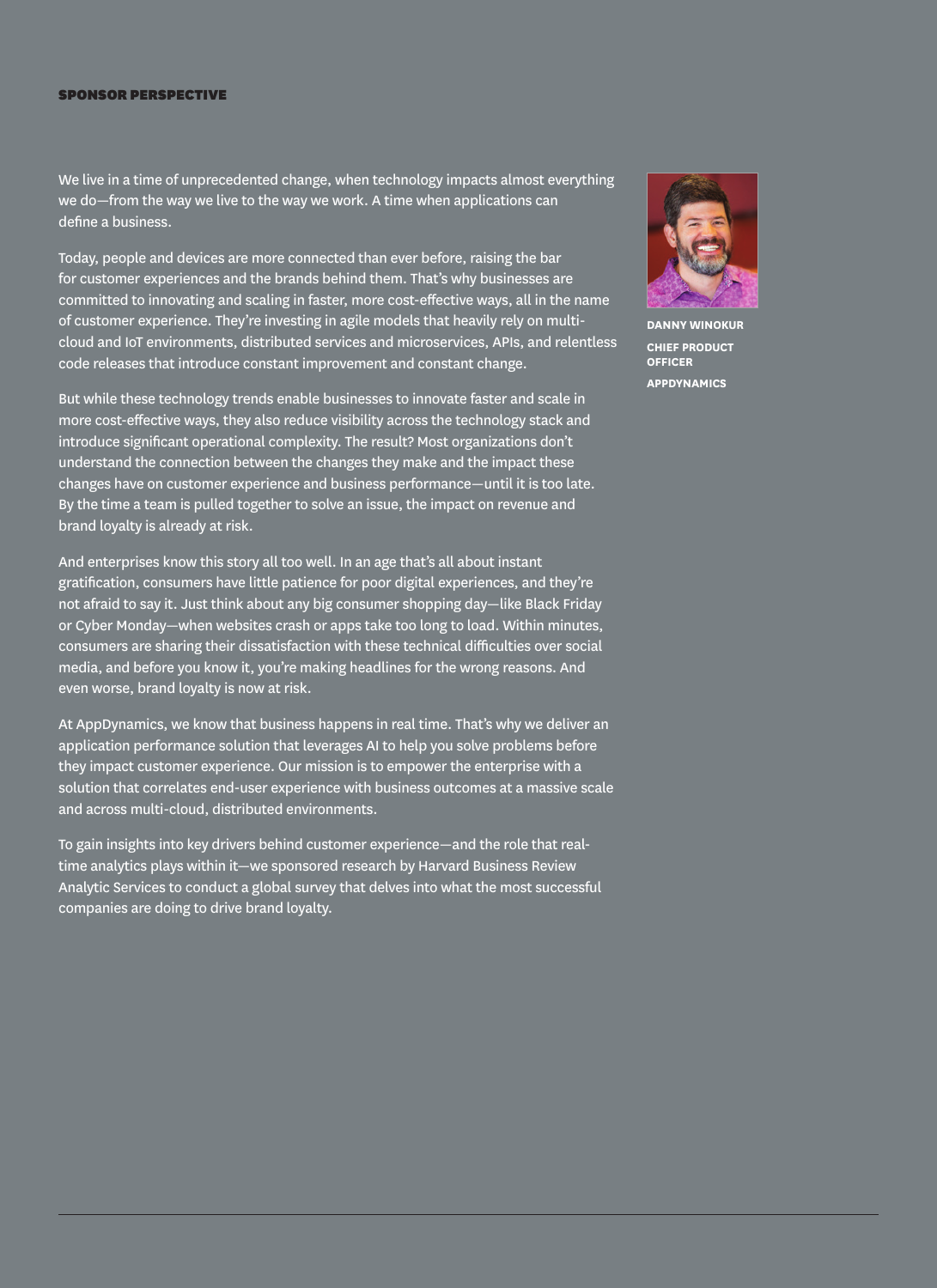# **USING REAL-TIME DATA TO DRIVE DEEP CUSTOMER LOYALTY**

Businesses are diligently pursuing the quest for customer loyalty and the experiences that drive it. According to a recent Harvard Business Review Analytic Services study, nearly 50% of companies say that they have stronger customer loyalty than their competitors do. Only a handful—about 10%—say they have less.

The strength of a company's customer loyalty relies heavily on the quality of the experiences it offers its clientele. These experiences, in turn, increasingly involve apps, which are made more effective and efficient through monitoring tools. To gain insights into those experiences, this study delved into what the most successful companies are doing differently in terms of how they assess and improve their customer experience (CX) apps.

The drivers of success aren't what most executives would expect. For example, after decades of struggling with data quality, business leaders now say that their organizations have solved many of those issues. Senior management support and alignment aren't much of a challenge, either.

Moreover, most companies rely on the same standard CX and app metrics and have not turned to more detailed metrics such as app load time and crash rate. Businesses are also intimately familiar with their customers' journeys—nearly 90% of respondents have identified all customer touchpoints across channels and know which are the most important to invest in. Equally surprising is that businesses with the strongest customer loyalty cannot act quickly on data any more than their competitors can.

What then makes the leaders more successful? The study's key findings are that companies with the greatest amount of customer loyalty have much more frequent access to CX performance data, often in real time. They also involve the largest number of functions to assess and improve the CX.

Arming cross-functional teams with data is paramount. These teams are much more likely to discover the root causes of performance issues, particularly those that cross organizational boundaries. For example, IT may be under pressure to accelerate page loads, but marketing needs more robust functionality that can affect speed. IT or marketing groups on their own probably couldn't resolve the conflicts to everyone's satisfaction.

### HIGHLIGHTS



OF RESPONDENTS ARE CLASSIFIED AS LEADERS AND HAVE STRONGER LOYALTY THAN THEIR COMPETITORS.



OF RESPONDENTS ARE CLASSIFIED AS FOLLOWERS.



OF RESPONDENTS ARE LAGGARDS AND ARE BEHIND THEIR COMPETITORS.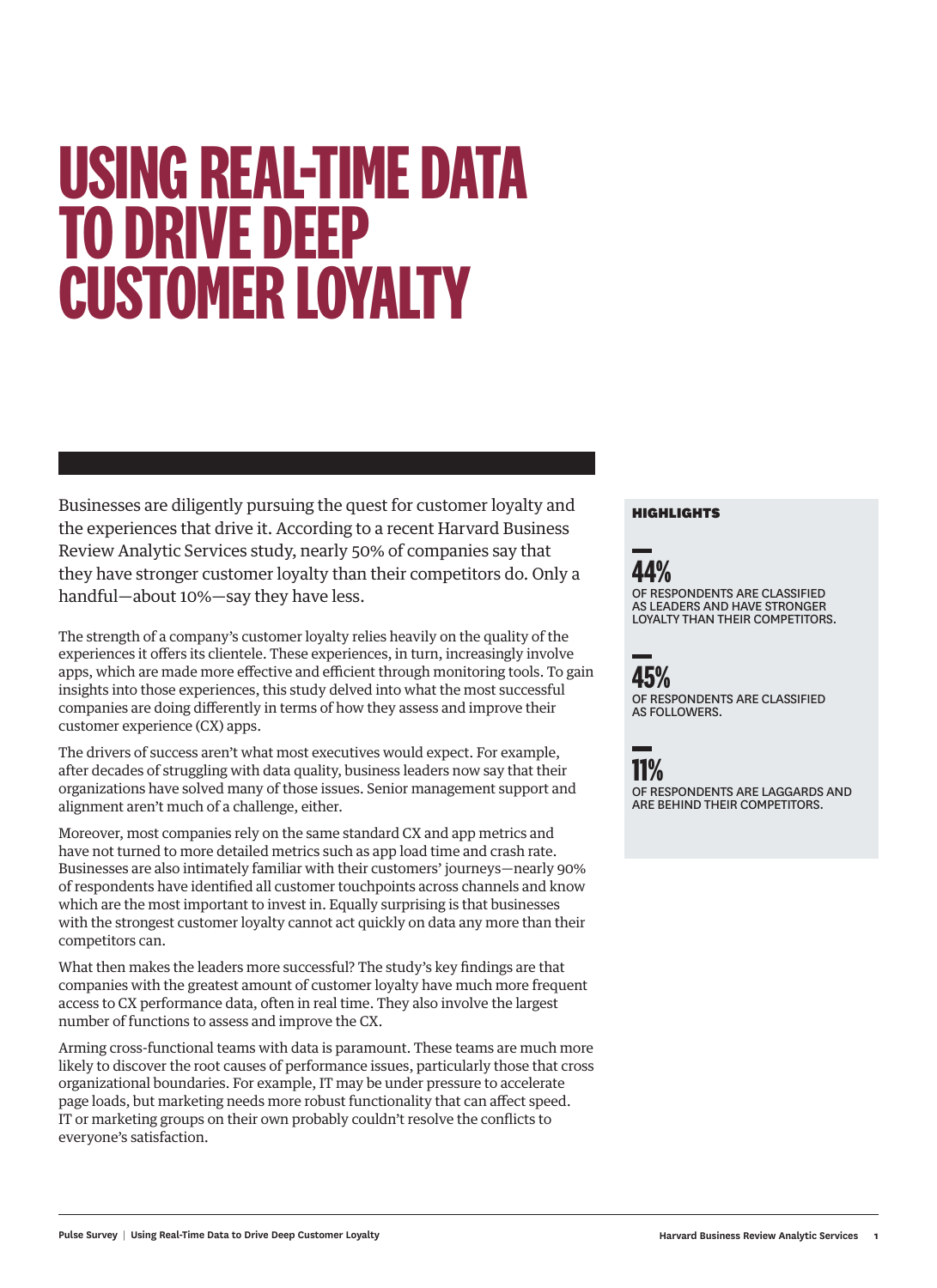### App performance metrics can **yield important insights** into why customers abandon an online experience.

But the jury is still out on whether today's leaders will remain at the helm. The survey found a sizable gap between the capabilities business leaders believe are important to using real-time CX data and how successful they think their organizations are at each. For example, as pointed out above, companies struggle to act on data yet deem the capability highly important. As technology continues to develop at a relentless pace, today's leaders could easily become tomorrow's laggards.

### **Who Are the Leaders?**

To determine which companies are at the head of the pack, the survey asked respondents to compare their organization's level of customer loyalty with that of its rivals. Those that have stronger loyalty than competitors—44% of the total are leaders. Those with the same amount—45%—are the followers. Laggards are behind their competitors and account for 11% of the total.

Each of the three groups spans most industries. Leaders, however, are slightly more likely to be manufacturing, technology, or media companies. Laggards have somewhat greater penetration in consulting and energy sectors.

Interviews with executives and other experts found that the performance of CX applications drives a great deal of customer satisfaction and loyalty. "Companies are realizing that operational metrics of app performance are becoming more integral to designing and managing an effective customer experience," says James Walker, global head of analytics at London-based OC&C Strategy Consultants. "Businesses in the lead are starting to track the entire customer experience at fairly granular levels."

### **Customer Knowledge Playing Field**

The expectation that businesses understand customer journeys and all the touchpoints across channels has not fallen on deaf ears. Most leaders and followers somewhat or strongly agree that their organizations have identified those touchpoints—60% and 54%, respectively. For laggards, the number drops to 39%. A clear majority of leaders and followers also regularly assess the effectiveness of the experience at each touchpoint and how important it is relative to the others. Only a minority of laggards say the same.

Nonetheless, a majority of companies—leaders, followers, and laggards—are not yet aggressively measuring the performance of the applications along the customer journey. For example, many organizations measure the repeat use rate of apps and the number of monthly and daily users. But very few track performance statistics such as app failure rates. FIGURE 1

These measures—like app crashes and time from app request to page load may appear to be only back-office metrics, but they actually tie directly to the overall customer experience and impact whether customers will return or will defect to a competitor.

Consider global furniture retailer IKEA. It has a significant online presence and is focusing on building real-time analytics capabilities. The company thoroughly tracks app performance, including how often an app crashes and performance of business transactions in a customer's online sessions. Most important, IKEA will be able to tie these metrics to strategic business KPIs, such as the conversion rate of online prospects to customers.

To make the connection, IKEA is using machine learning. Algorithms measure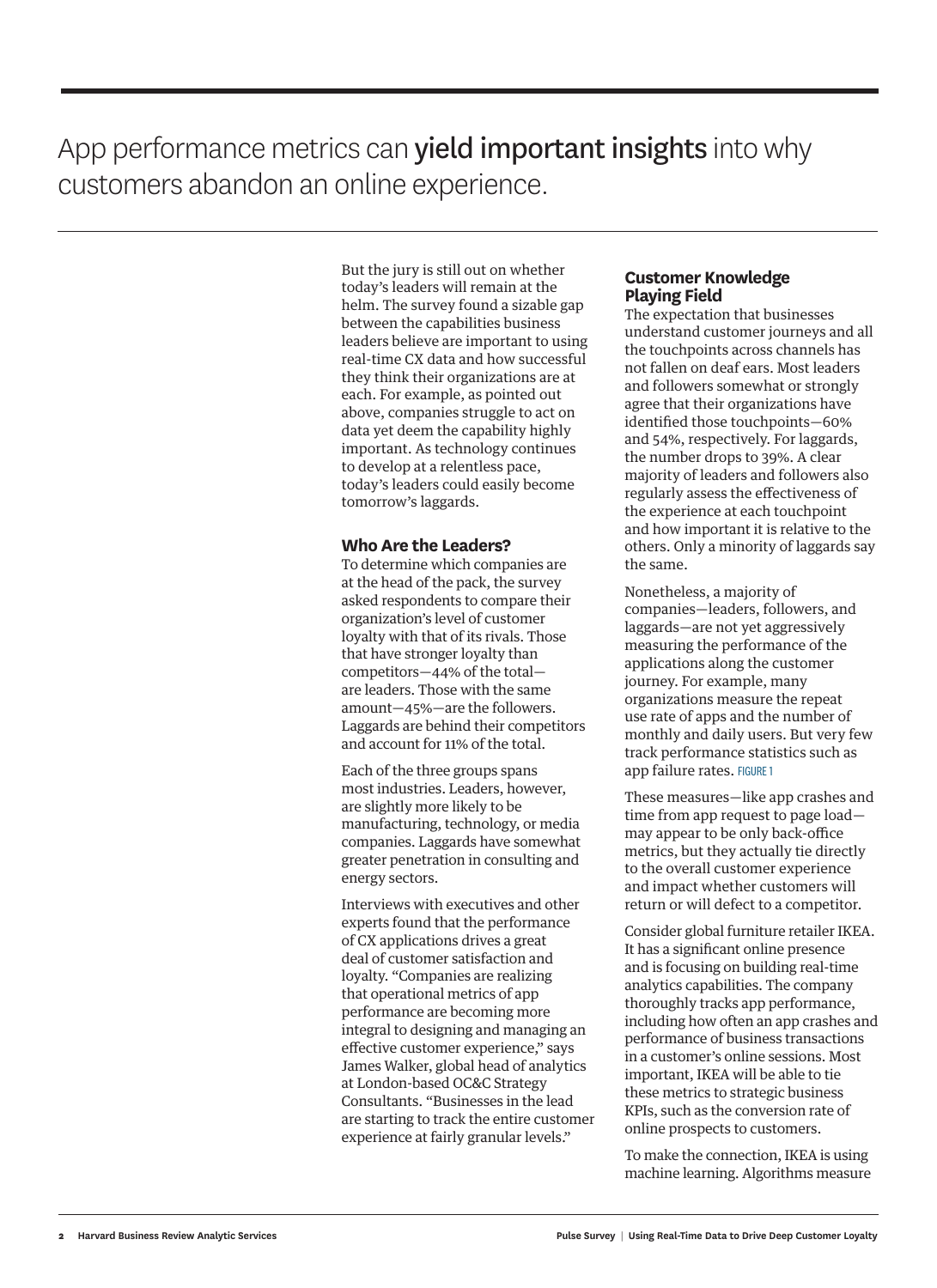and learn what normal should be for the performance of each application and on business transaction level. Thus, when customer conversion rates decline, IKEA can see which app operational issues fell outside of normal ranges and contributed to the problem. "You need to understand the context of any anomaly in metrics," says Christian Sjöbohm, one of the firm's solution leaders. "Some large anomalies can turn out to be normal. Some small ones can indicate trouble ahead. You need to know which is which and put them in context and how it impacts the customer experience."

Gerard du Toit, partner and head of global customer experience capabilities at Bain & Co., points out that app performance metrics can also yield important insights into why customers abandon an online experience. Most companies rarely delve into that question and are often unaware of how many customers give up. As an example, he describes an Australian bank that discovered that nearly 70% of customers signing up for an account online either abandoned the process out of frustration with the functionality or went to a branch location instead. "Businesses only get one part of the picture," he says. "People answer a survey after the completion of a transaction or online experience. But companies rarely find out what caused people to abandon and whether or not they came back."

### **Using App Metrics Better**

The quality of app performance data and how frequently managers have access to it are two of the biggest drivers of customer loyalty. More than 30% of leaders can access CX app performance data in real time. A scant 4% of laggards say the same. Many executives are forced to wait a month or more for such data. FIGURE 2 Nearly 40% of laggards wait a month between app performance reports. More than 25% of leaders do as well. Large time lags between reports can keep causes of customer dissatisfaction hidden for long periods with significant impact on satisfaction and loyalty.

### FIGURE 1

### **MOST COMMON CX APP METRIC S**

Percentage of respondents measuring the following metric s



### Monthly and daily users

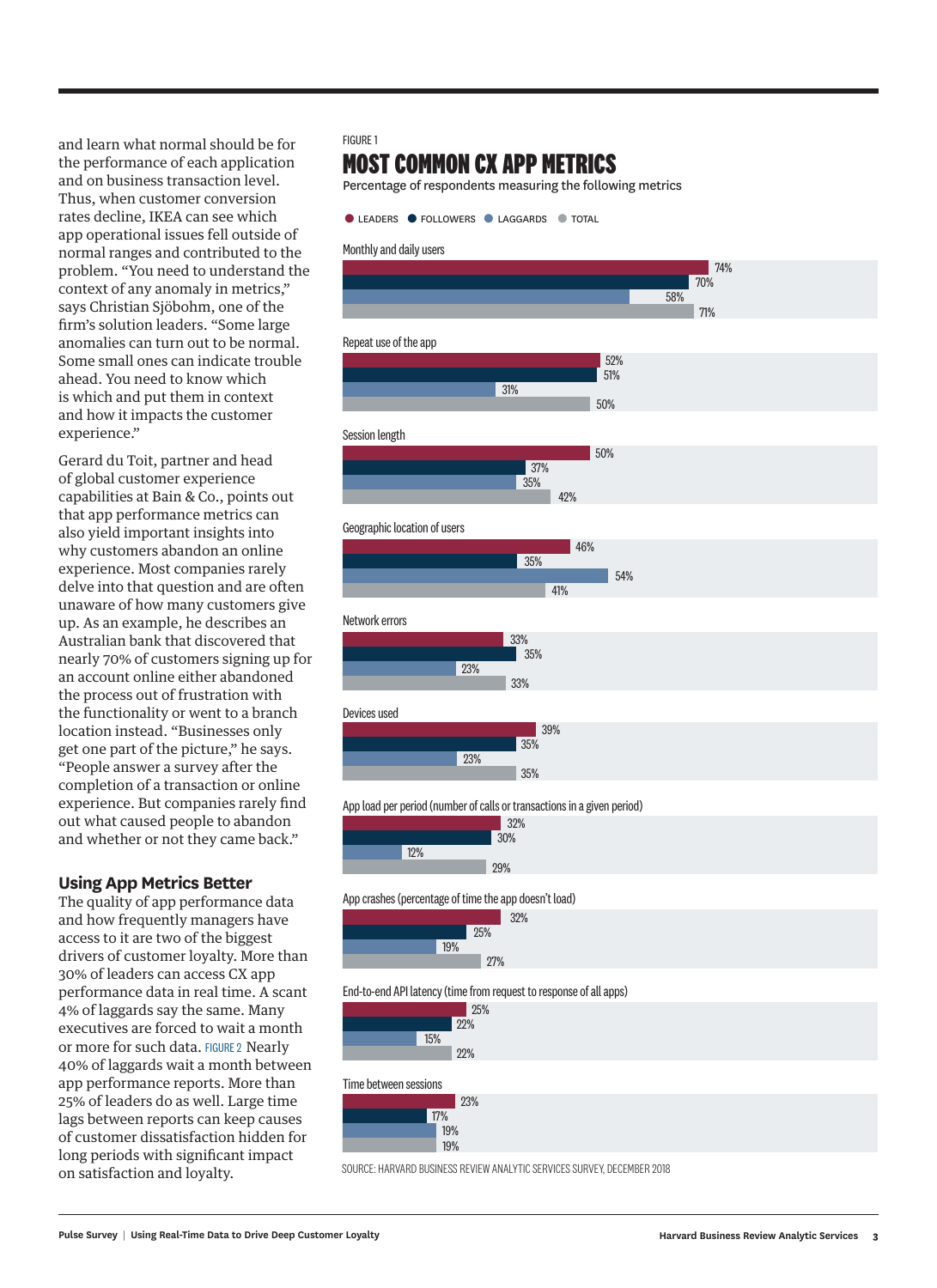#### **FIGURE 2**

### **HOW FREQUENTLY MANAGERS CAN ACCESS DATA**

Percentage of respondents indicating each of the following time frames for app data access



SOURCE: HARVARD BUSINESS REVIEW ANALYTIC SERVICES SURVEY, DECEMBER 2018



### APP PERFORMANCE OFTEN NEEDS IMMEDIATE ACTION SINCE IT IMPACTS THE QUALITY OF EXPERIENCE IN THE MOMENT.

Leaders are also significantly more likely to say that they have enough data to assess how well the apps are performing: 41% of leaders somewhat or strongly agree that they have sufficient data, versus 24% of followers and 26% of laggards.

App performance data needs to be frequently disseminated for it to have an impact. "Strategic metrics such as average cart size or number of new customers acquired take time to act on and improve," says OC&C's Walker. "So this data doesn't have to be reported in real time. App performance, on the other hand, often needs immediate action since it impacts the quality of experience in the moment. The faster a company has access to this data, the better off it will be."

Leaders also bring the largest number of functions together to assess and improve the customer experience. Nearly 60% of leaders involve product development and R&D versus only 32% of laggards. Even more telling, only about 45% of laggards say that customer service/care is heavily involved in managing the customer experience. FIGURE 3

Using cross-functional teams is essential to improving the customer experience, says Walker. If only one function, such as IT, is involved, poor trade-off decisions inevitably emerge. For example, the IT department may be charged with reducing web page load time. But marketing may be trying to sell very expensive items such as luxury leather goods that customers need to explore.

If IT is the only function at the table, it may remove some of that functionality to meet load-time targets. But that could have the unintended consequence of quashing the amount of merchandise customers buy. "Someone needs to analyze and quantify the trade-offs between functionality and sales," Walker says. "Only a cross-functional group will be able to do that effectively."

Cross-functional teams are also more effective at finding and eliminating the root cause of an issue and solving the problem. For example, the time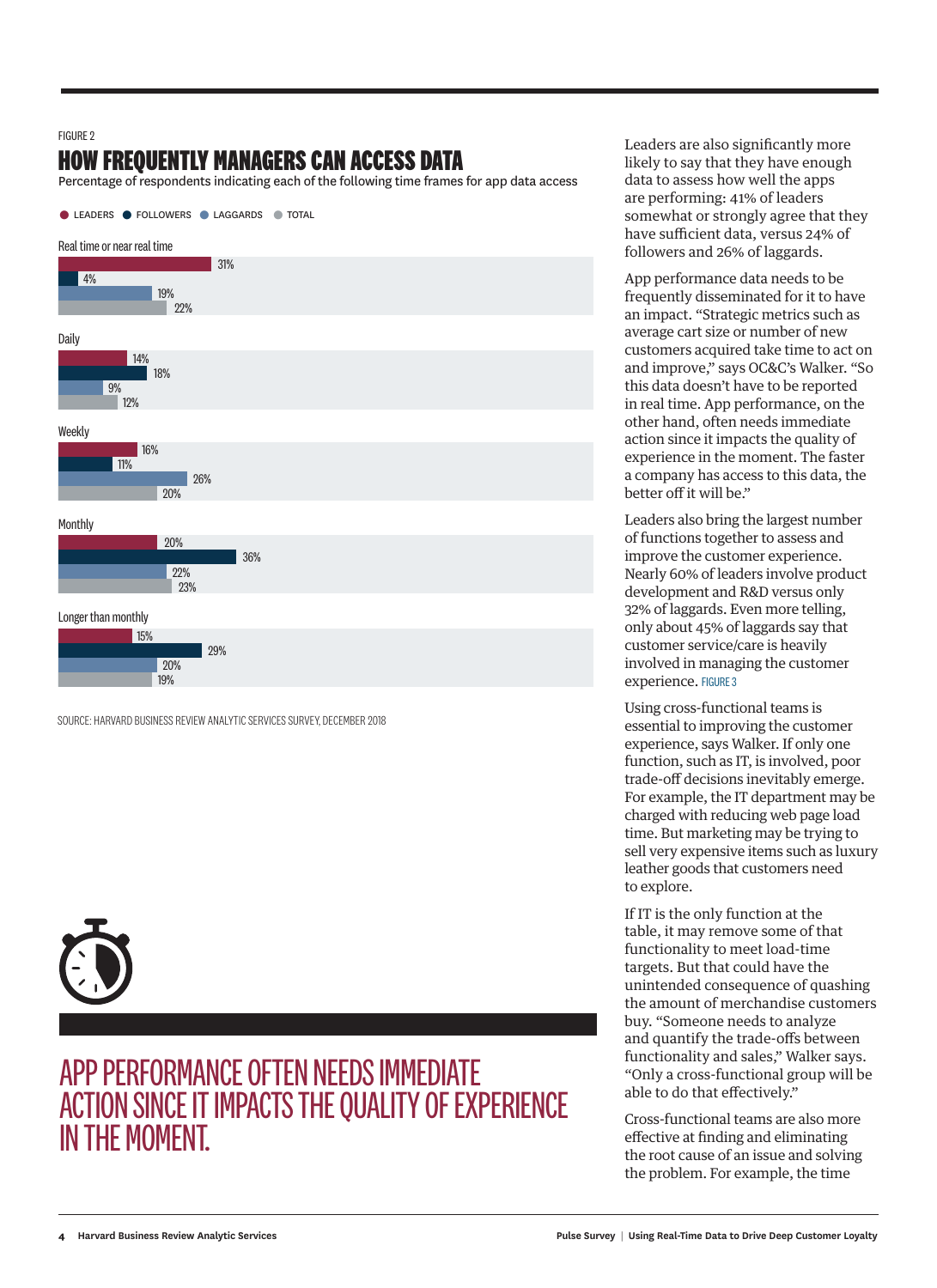between online customer visits is mounting, and many customers abandon carts when filling out shipping information. The issue could be the app is confusing. But shipping charges could be too high or customers feel they have to purchase too much to qualify for free shipping. Understanding why customers are abandoning requires multiple perspectives on the business and customer expectations.

The combination of real-time data access and cross-functional problem solving shows up across the buying process. Both the front- and back-end experiences that leaders provide are far superior to what competitors have to offer. FIGURE 4

### **Acting Faster on Data Still Aspirational**

If having access to real-time customer data and acting on it is the foundation of strong customer loyalty, the survey found that most companies still have much work to do. Although leaders have achieved a clear edge, their lead could be difficult to maintain. Leaders, followers, and laggards all report sizable gaps between what they believe is important to accessing and using data in real time and how well their organizations perform on each of these capabilities.

For instance, the vast majority of respondents believe that the ability to act on data quickly is important. But only a small minority are successful at it. Similarly, some 90% of respondents believe that managing data from different sources is very important. But fewer than 30% report that their companies excel in this regard. FIGURE 5

Advanced analytics and machine learning, on the other hand, show an almost opposite trend. Some 80% of respondents believe that developing and testing analytics models collaboratively is very important. A healthy 50% of business leaders say their organizations are very skilled at it. Walker quips that "analytics is solved." His point, while an exaggeration, is well taken. The primary challenge to using data to improve CX is no

### FIGURE 3

### **WHICH FUNCTIONS ARE INVOLVED WITH THE CUSTOMER EXPERIENCE?**

Percentage of respondents who say the following functions are heavily involved in assessing and improving their organization's customer experience



#### How involved in CX is customer service/care



SOURCE: HARVARD BUSINESS REVIEW ANALYTIC SERVICES SURVEY, DECEMBER 2018

#### FIGURE 4

### **HOW FRONT- AND BACK-END CUSTOMER EXPERIENCES RANK AGAINST COMPETITORS**

Percentage of respondents who somewhat or strongly agree that their company's front- and back-end experiences are superior to those of competitors



SOURCE: HARVARD BUSINESS REVIEW ANALYTIC SERVICES SURVEY, DECEMBER 2018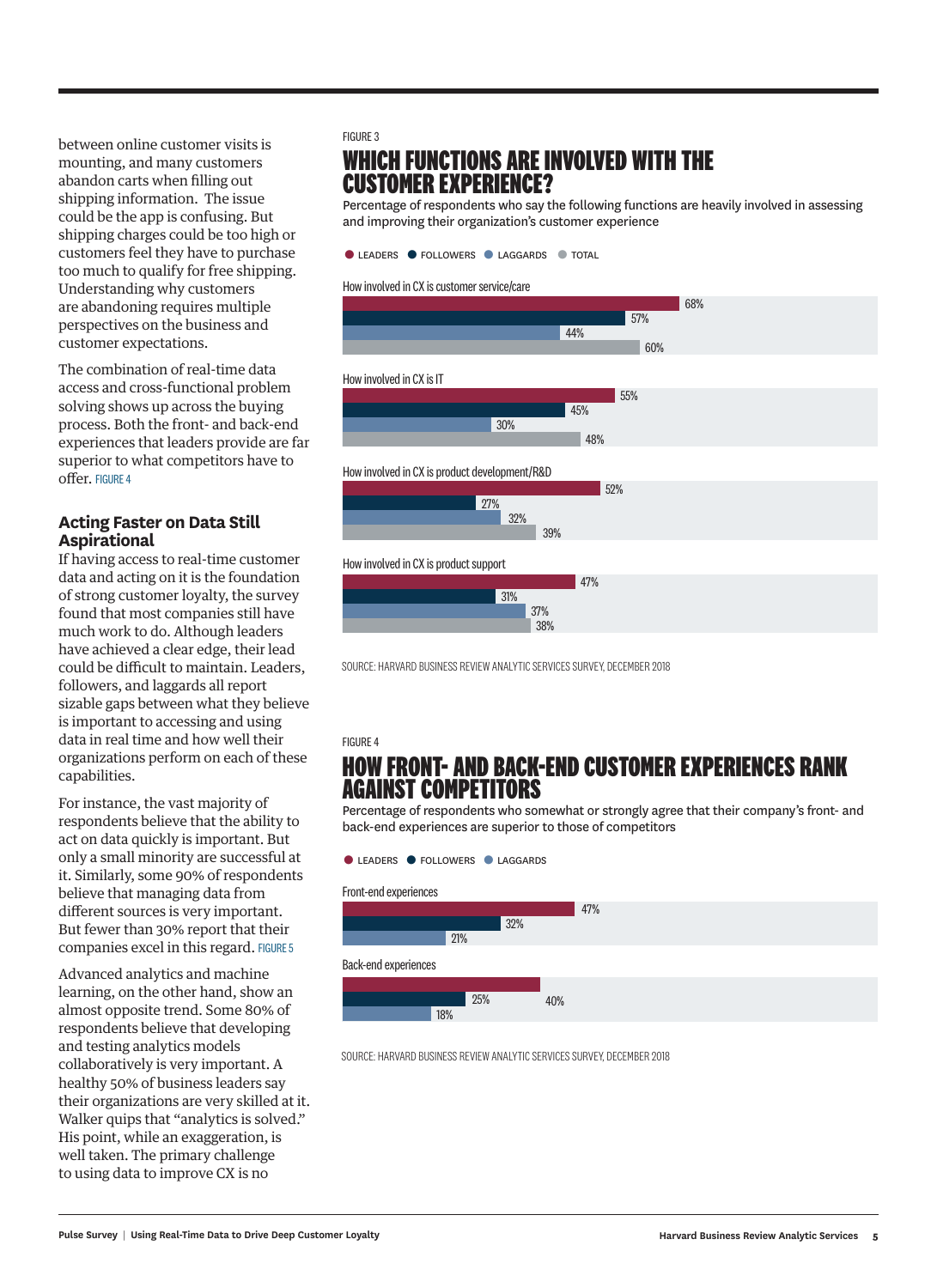

## "COMPANIES DON'T HAVE TO REORGANIZE **EMSELVES IN ORDER TO AVOID SILOED IKING. THEY CAN CREATE CROSS-**FUNCTIONAL AND AGILE TEAMS TO ADDRESS A PARTICULAR CHALLENGE." GERARD DU TOIT, BAIN & CO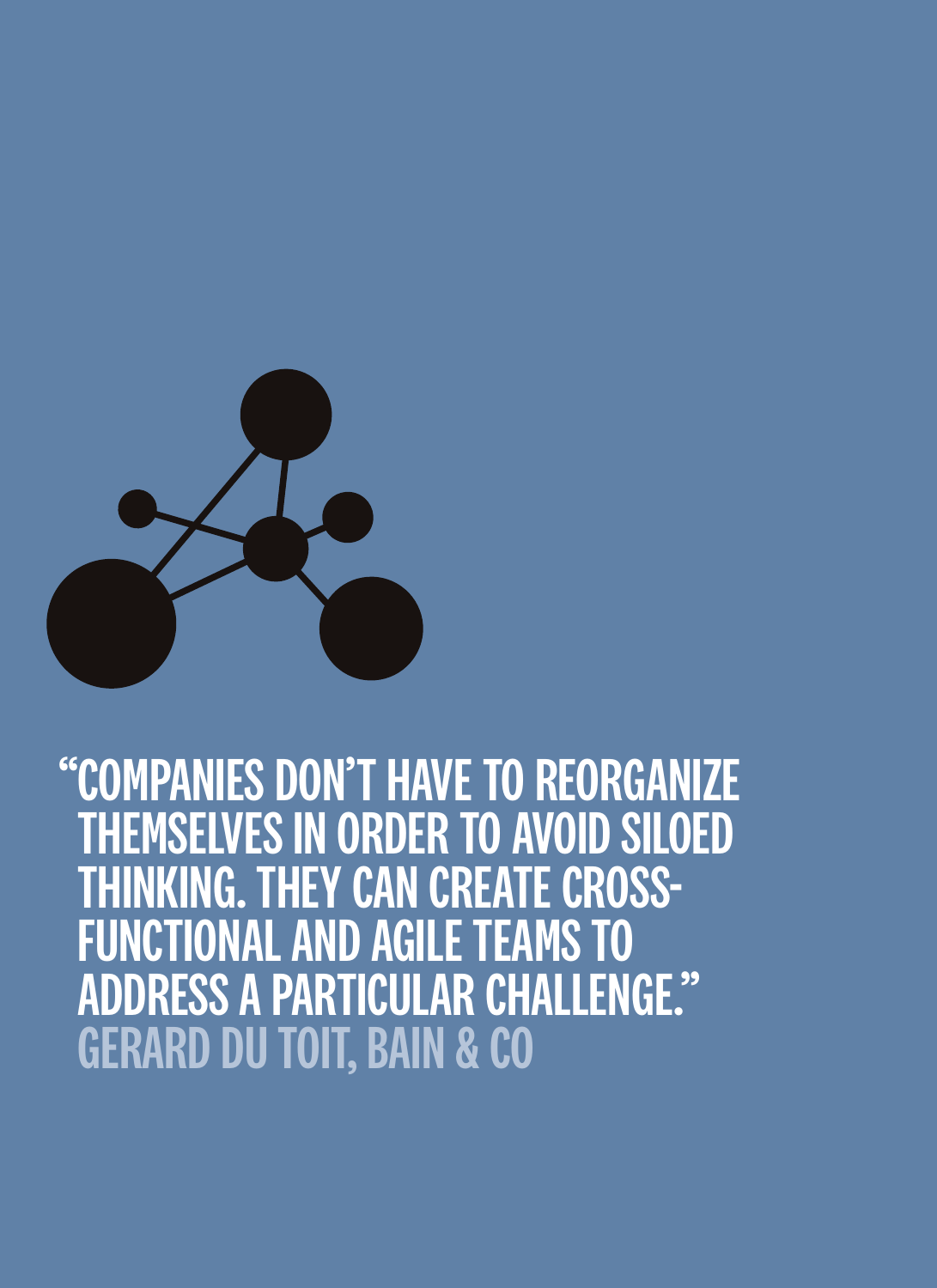longer analytics capabilities. Instead, management silos and processes that prevent organizations from acting on data are moving front and center on corporate agendas.

Bain's du Toit tells the story of a consumer products company that had separate pricing, demand generation, and inventory management units. The pricing unit decided to raise prices to increase overall revenue, but it never told its peers. As a result, overall revenue went up, but demand fell, and the company lost money because of excess inventory.

To avoid such siloed behavior, du Toit suggests that organizations follow the lead of large technology companies and how they structure all aspects of the product and customer experience including analytics capabilities. "Companies don't have to reorganize themselves in order to avoid siloed thinking," he says. "They can create cross-functional and agile teams to address a particular challenge such as setting up a new account or improving online checkout."

Cross-functional, agile teams can cover all the bases and move quickly, says du Toit. Many organizations charge these teams with decision making and overall accountability. An employee with expertise in a particular area can be put in charge and become the general manager of a specific challenge. Customer committees or councils often oversee the work of these teams. The effort also often extends beyond crossfunctional teams, to the organization's overall corporate structure and how to act on data through such things as centralized analytics hubs.

Walker, who suggests a similar approach to du Toit's, also advocates for the creation of an analytics hub. The hub would be a center of excellence that keeps tabs on data across the enterprise and alerts the organization when trade-off decisions need to be made. For example, analysts can calculate the expected return of \$1 spent on marketing versus product support or another area. Such analyses can go a long way in counteracting the effects of silos.

### FIGURE 5

### **A CAPABILITY GAP**

Percentage of respondents rating the importance and organizational success of each of the following 4 or 5 on a 5-point scale



SOURCE: HARVARD BUSINESS REVIEW ANALYTIC SERVICES SURVEY, DECEMBER 2018

IKEA is on its journey to create highly empowered IT teams to quickly address any technical issues in the retailer's digital experience. The next step is to expand toward other teams not in the traditional IT area such as marketing, product, supply, and others to broaden and spur fast action based on realtime data. "When you expand your proactive monitoring and real time analytics to be used by all areas in your business and have empowered teams taking action on it, only then is when you have released the full potential and value." says Sjöbohm.

### **Final Words of Caution**

The competition for loyal customers will only heat up and success today is no guarantee of winning tomorrow. Businesses that are hampered by silos will likely annoy their customers by creating inadequate experiences and taking too long to fix them.

Without real-time access to app data, competitors will spot issues sooner and act on them with greater precision and speed. Their speed, effectiveness, and customer knowledge will become magnets that draw everincreasing numbers of customers into their ambit. "Businesses have embraced combining product developers, business representatives, and operational professionals in the development process and getting direct feedback from customers, " says Sjöbohm. "But organizations still need real-time analytics to spot and track trends. Every click is a transaction, and product teams need to be able to act quickly on what is happening with the performance of their product and the customer experience."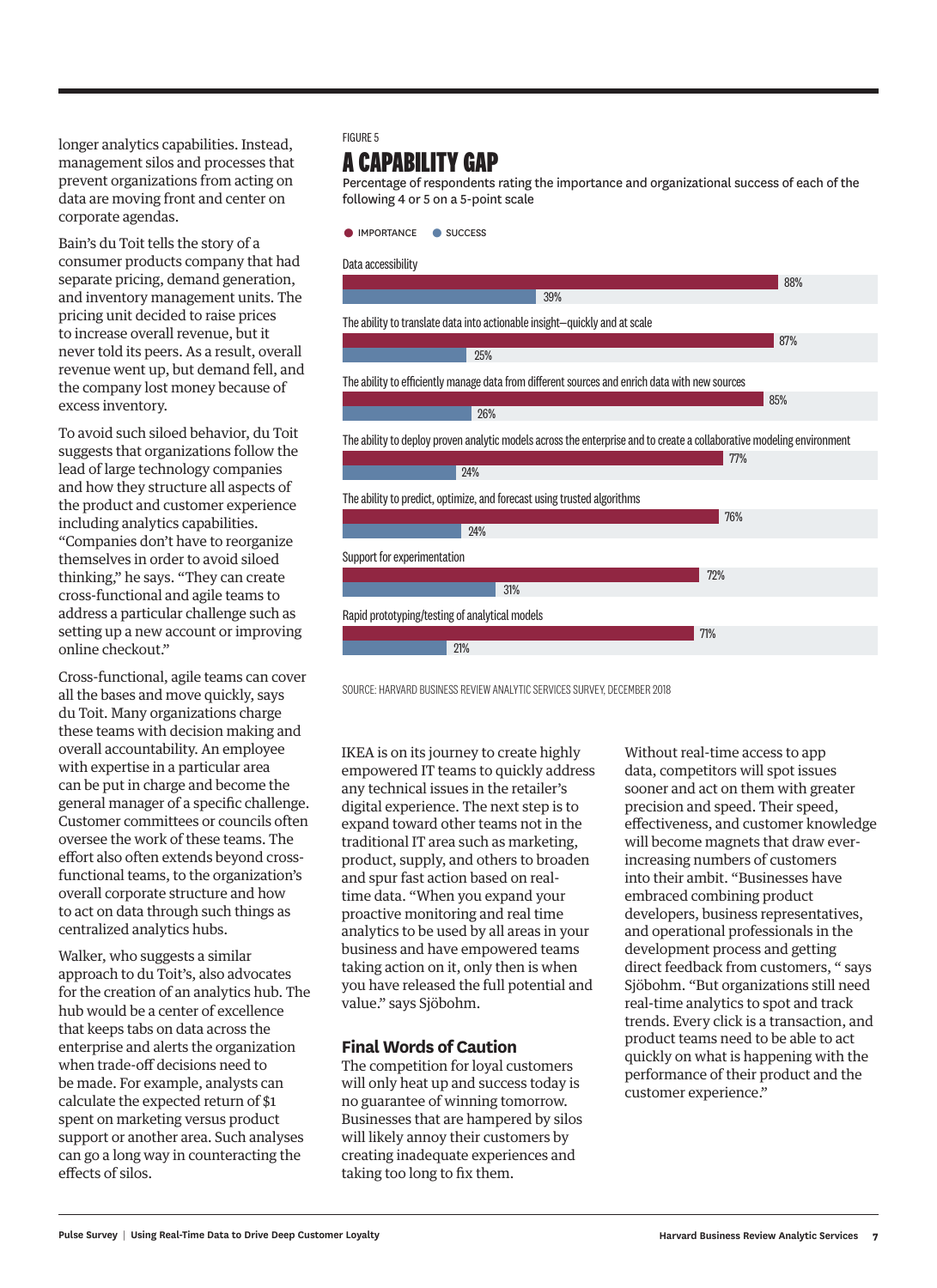### **METHODOLOGY AND PARTICIPANT PROFILE**

A total of 339 respondents drawn from the HBR audience of readers (magazine/ enewsletter readers, customers, HBR.org users) completed the survey.

| <b>SIZE OF ORGANIZATION</b>                                          |                                                      |                                                                         |                                               |                                                  |                                                                                                       |                                                               |                                                                      |
|----------------------------------------------------------------------|------------------------------------------------------|-------------------------------------------------------------------------|-----------------------------------------------|--------------------------------------------------|-------------------------------------------------------------------------------------------------------|---------------------------------------------------------------|----------------------------------------------------------------------|
| <b>35%</b><br>100-499<br><b>EMPLOYEES</b>                            | 12%<br>500-999<br><b>EMPLOYEES</b>                   | 20%<br>1.000-4.999<br><b>EMPLOYEES</b>                                  | 7%<br>5,000-9,999<br><b>EMPLOYEES</b>         | <b>27%</b><br>10,000 OR MORE<br><b>EMPLOYEES</b> |                                                                                                       |                                                               |                                                                      |
| <b>SENIORITY</b>                                                     |                                                      |                                                                         |                                               |                                                  |                                                                                                       |                                                               |                                                                      |
| 24%<br><b>SENIOR</b><br>MANAGER/<br><b>DEPARTMENT</b><br><b>HEAD</b> | 21%<br>MANAGER/<br><b>SUPERVISOR</b>                 | 16%<br><b>DIRECTOR</b>                                                  | <b>15%</b><br>C-SUITE/<br>PRESIDENT/<br>CHAIR | 7%<br><b>VICE PRESIDENT</b>                      | 6%<br><b>EXECUTIVE</b><br>MANAGEMENT<br>(EVP, SVP, GM,<br><b>MANAGING DIRECTOR.</b><br>ADMINISTRATOR) | <b>ALL OTHER</b><br><b>TITLES ARE LESS</b><br>THAN 6% EACH    |                                                                      |
| <b>KEY INDUSTRY SECTORS</b>                                          |                                                      |                                                                         |                                               |                                                  |                                                                                                       |                                                               |                                                                      |
| <b>12%</b><br><b>TECHNOLOGY</b>                                      | <b>12%</b><br><b>HEALTH CARE/</b><br>PHARMA          | <b>11%</b><br><b>FINANCIAL</b><br><b>SERVICES</b>                       | <b>11%</b><br><b>MANUFACTURING</b>            | 8%<br><b>ENERGY/UTILITIES/</b><br><b>TELCOM</b>  | 8%<br><b>EDUCATION</b>                                                                                | 7%<br><b>GOVERNMENT</b>                                       | ALL OTHER<br><b>INDUSTRIES ARE</b><br>6% OR LESS EACH                |
| <b>JOB FUNCTION</b>                                                  |                                                      |                                                                         |                                               |                                                  |                                                                                                       |                                                               |                                                                      |
| <b>19%</b><br><b>GENERAL/</b><br><b>EXECUTIVE</b><br>MANAGEMENT      | <b>11%</b><br>MARKETING/PR/<br><b>COMMUNICATIONS</b> | 10%<br><b>SALES/BUSINESS</b><br>DEVELOPMENT/<br><b>CUSTOMER SERVICE</b> | 7%<br><b>FINANCE/RISK</b>                     | 6%<br><b>HR/TRAINING</b>                         | 6%<br>$\mathsf{I}$                                                                                    | 6%<br>R&D/INNOVATION/<br><b>PRODUCT</b><br><b>DEVELOPMENT</b> | <b>ALL OTHER</b><br><b>FUNCTIONS ARE</b><br><b>LESS THAN 6% EACH</b> |
| <b>REGIONS</b>                                                       |                                                      |                                                                         |                                               |                                                  |                                                                                                       |                                                               |                                                                      |
| 50%<br><b>NORTH AMERICA</b>                                          | 21%<br><b>EUROPE</b>                                 | 15%<br><b>ASIA/PACIFIC</b>                                              | 7%<br><b>LATIN AMERICA</b>                    | 6%<br>MIDDLE EAST/AFRICA                         |                                                                                                       |                                                               |                                                                      |

Figures may not add up to 100% due to rounding.